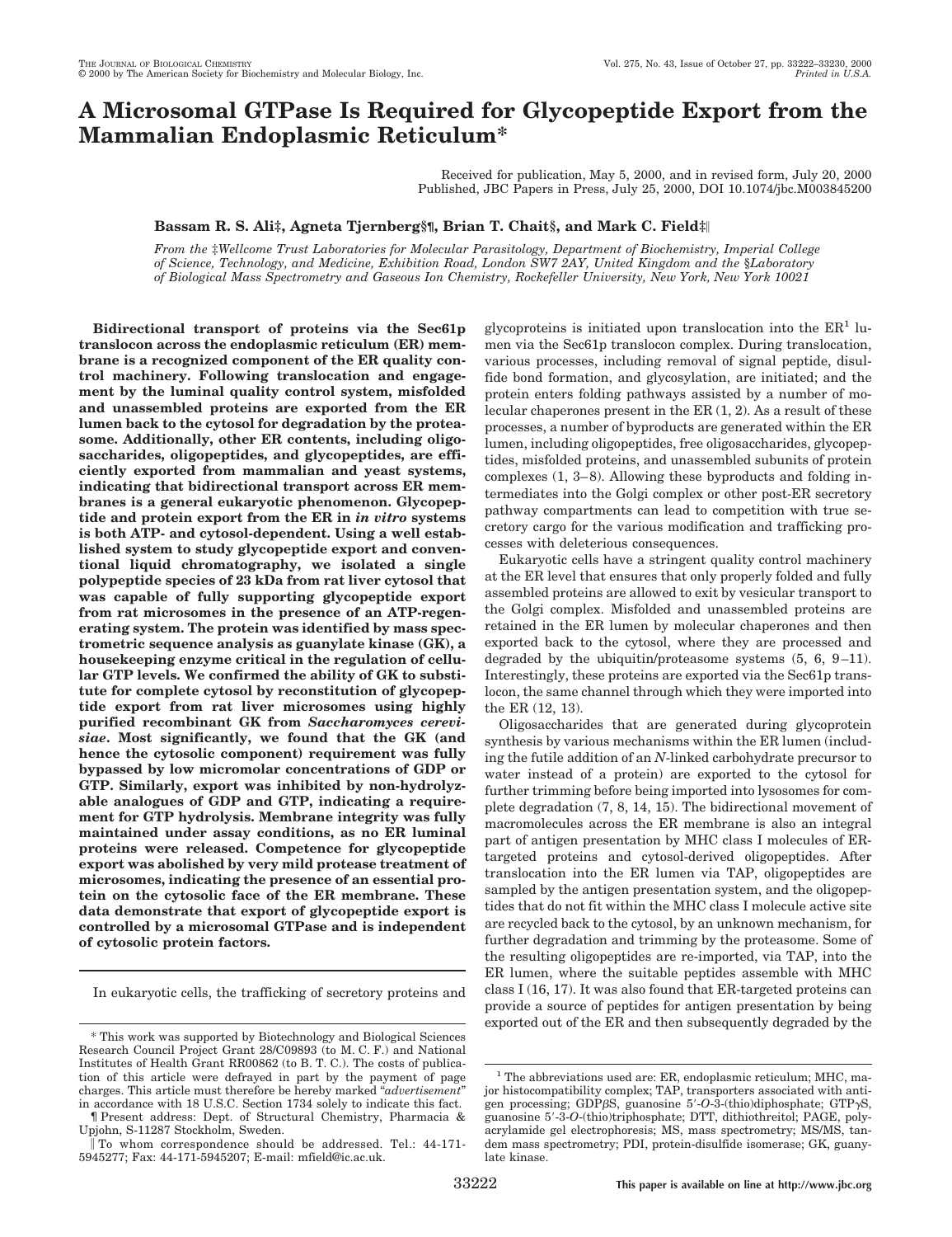proteasome to generate peptides, which can ultimately be imported via TAP (18).

Glycopeptide export is a powerful model system for the study of retrograde ER transport *in vitro* (19, 20). The export can be achieved using heterologous sources for the membrane and cytosol, indicating the conservation of this process in eukaryotes and its essential role (20). Glycopeptide export is monitored in a cell-free system by introducing into the ER a hydrophobic iodinated tripeptide (acetyl-NYT-NH<sub>2</sub>) that contains a canonical *N*-glycosylation sequon. Within the ER lumen, the peptide is rapidly glycosylated by oligosaccharyltransferase, thereby increasing both mass and polarity and preventing diffusion back across the ER membrane. The addition of an ATP-regenerating system (21) and cytosol and incubation at physiological temperature are required to achieve export, which is easily quantitated by capture with concanavalin A.

Recently, we reported that this system is closely related to protein export based on biochemical criteria allowing the differentiation of the retrograde transport of glycopeptides from the export of free oligosaccharides, hence suggesting that this system could allow identification of factors common to both peptide and protein retrotranslocation mechanisms (22). As glycopeptide export from rat liver microsomes is dependent upon cytosol, in common with protein export *in vitro* systems, we exploited this system to identify the cytosolic protein(s) required for retrograde translocation. Surprisingly, we were able to demonstrate that GTP can substitute for cytosol; and hence, glycopeptide export from mammalian microsomes does not require cytosolic proteins.

# EXPERIMENTAL PROCEDURES *Materials*

Acetyl-NYT-NH2 was synthesized by Albachem Ltd. ATP, GDP-mannose, GDP, GMP, cGMP, GDP<sub>BS</sub>, GTP<sub>Y</sub>S, and *Canavilia* lectin (concanavalin A)-Sepharose were from Sigma. 125I (100 mCi/ml) was from Amersham Pharmacia Biotech. Rat livers were from Harlan Sera Lab Ltd. (Loughborough, UK). Creatine kinase and creatine phosphate were from Roche Molecular Biochemicals. Other chemicals were obtained from commercial sources and were of the highest purity available.

# *Peptide Iodination and Glycopeptide Export Assay of Rat Liver Microsomes*

The acetyl-NYT-NH<sub>2</sub> peptide was iodinated with  $^{125}{\rm I}$  using chloramine T as described by Wieland *et al.* (23). The iodinated peptide was purified from unincorporated <sup>125</sup>I by binding to a Sep-Pak  $C_{18}$  light cartridge and then eluting with 60% acetonitrile in 0.1% trifluoroacetic acid. The iodinated peptide was used within 1 month of iodination.

# *Glycopeptide Export Assay of Rat Liver Microsomes*

The glycopeptide export assay was performed exactly as described by Romisch and Ali (20) as follows.

*Loading*—Crude rat liver membranes (100  $\mu$ l;  $A_{280} \sim 200$ ) were suspended in 1 ml of ice-cold B88 buffer (20 mm HEPES-KOH (pH 7.4) 150 mM KOAc, 250 mM sorbitol, and 5 mM  $Mg(OAc)_2)$  containing 0.5 M KCl or NaCl and placed on a rotator for 15 min at 4 °C. The membranes were then sedimented in a cooled (4 °C) Eppendorf microcentrifuge at  $20,000 \times g$  for 5 min and washed with 1 ml of B88 buffer (pH 7.4). The membranes were resuspended in B88 buffer (200  $\mu$ l); <sup>125</sup>I-acetyl-NYT-NH<sub>2</sub> was added at  $1 \times 10^7$  cpm/100  $\mu$ l; and the reaction mixture was incubated at 10 °C for 20 min. This allowed the peptide to enter the ER membranes and to be glycosylated by the endogenous oligosaccharyltransferase. To remove the unglycosylated tripeptide,  $2 \times 1$  ml of ice-cold B88 buffer was added, and the membranes were then sedimented as described above and resuspended in 200  $\mu l$  of B88 buffer.

*Export*—Loaded membranes (5  $\mu$ l of washed membranes;  $A_{280} \sim 10$ ) were placed in Eppendorf tubes on a precooled ice-cold block, and the various components (as necessary) were added to individual tubes in the following order. B88 buffer was added to bring the final volume to 25  $\mu$ l; 2.5  $\mu$ l of partially purified rat liver cytosol (5  $\mu$ g of protein) was then added; and 2.5  $\mu$ l of a 10 $\times$  ATP-regenerating system was added last and mixed quickly (final concentrations: 1 mM ATP, 40 mM creatine phosphate, 0.2 mg/ml creatine kinase, and 50  $\mu$ M GDP-mannose). Export reactions were initiated by incubating the tubes at 32 °C for a specified period of time, after which the membranes were quickly sedimented at 4 °C in microcentrifuge, and the supernatant (cytosol) was separated from the pellet (membranes). Very little ongoing glycosylation was observed during the export stage of the assay as evidenced by the constant amount of total glycopeptide recovered in both the supernatant and membrane fractions and by the observation that at least 90% of the total iodinated peptides recovered after the loading and washing steps were glycosylated (22).

*Quantitation of Glycopeptide Export—*To each supernatant or pellet fraction was added 100  $\mu$ l of 2% SDS, and samples were heated immediately at 95 °C for 5 min. The samples were cooled, and 1 ml of concanavalin A buffer (20 mm Tris-HCl (pH 7.5), 0.5 m NaCl, and  $1\%$ Triton X-100) was added, followed by 50  $\mu$ l of 50% immobilized concanavalin A-Sepharose slurry; and the mixture was placed on a rotator at room temperature for 2 h. The beads were sedimented using a microcentrifuge and washed once (by suspending and then sedimenting by brief centrifugation) with each of the following: immunoprecipitation buffer (15 mM Tris-HCl (pH 7.5), 150 mM NaCl, 1% Triton X-100, and 0.1% SDS), urea buffer (100 mM Tris-HCl (pH 7.5), 200 mM NaCl, 1% Triton X-100, and 2 M urea), and concanavalin A buffer. Radioactivity was measured by  $\gamma$ -counting using an LKB 1275 mini- $\gamma$ -counter. Glycopeptide export was determined as the percentage of radioactivity (counts/min) in the supernatant relative to the total counts in both the supernatant and membranes.

## *Preparation of Rat Liver Microsomes and Purification of the Glycopeptide Export Factor*

Rat liver rough membranes and cytosol were prepared as described previously (20). Cytosol was prepared from frozen rat livers purchased from Harlan Sera Lab Ltd., and rough microsomes from fresh rat livers were obtained from the CBS unit of the Imperial College. Glycopeptide export activity (obtained from a  $100,000 \times g$  cytosolic fraction of 18 rat livers) was used for the purification of the glycopeptide export factor as follows. The clarified cytosol (300 ml) was subjected to ammonium sulfate precipitation, and glycopeptide export activity was precipitated between 40 and 60% ammonium sulfate. The protein pellet was dissolved in 100 ml of 20 mM Tris-HCl (pH 8.0) containing 1 mM DTT and then dialyzed against the same buffer for 16 h. Insoluble material was removed by centrifugation at  $15,000 \times g$ , and the supernatant was loaded onto a Q-Sepharose fast flow column ( $5 \times 20$  cm) at 5 ml/min. After washing the column extensively (1500 ml) with the same buffer, the bound proteins were eluted with a KCl gradient  $(0-1.0 \text{ M})$  over 1000 ml in the same buffer. Fractions (10 ml each) were collected and assayed for glycopeptide export activity, which showed that the active proteins eluted between 300 and 500 mM KCl. The active fractions were pooled (160 ml), and their protein contents were precipitated with 70% ammonium sulfate. The precipitated proteins were dissolved in 40 ml of 25 mM Tris-HCl (pH 7.0) containing 1 mM DTT and then loaded in four portions (10 ml each) onto a Superdex G-75 26/60 HiLoad column. Elution was in the same buffer at 2 ml/min. Fractions (5 ml each) were collected and assayed for glycopeptide export activity, which was recovered in fractions 36–44. The fractions from four runs were pooled (150 ml) and then added to 50 ml of hydroxylapatite type I (Sigma) slurry in the above buffer and mixed gently for 30 min. The hydroxylapatite was removed by centrifugation, and the supernatant was further clarified by filtering thorough a glass-fiber filter. Most of the activity was recovered in the unbound fraction, brought to 1.5 M ammonium sulfate, and then loaded onto a 5-ml phenyl-Sepharose fast flow column pre-equilibrated with the same buffer. Bound proteins were eluted with a decreasing ammonium sulfate gradient (1.5 to 0 M). Fractions (2 ml each) were collected, and the active protein was found in fractions 28–36 (0.6 to 0.3 M ammonium sulfate). Active fractions  $(\sim 20$  ml) were pooled and ultra-filtered through a 10-kDa cutoff membrane, and the buffer was exchanged with 20 mM Tris-HCl (pH 8.0) containing 1 mM DTT and then chromatographed on a Mono Q fast protein liquid chromatography column. After loading the sample onto Mono Q, the column was washed with 5 ml of loading buffer, followed by a KCl gradient  $(0-0.5 \text{ M})$  over 20 ml. Fractions (1 ml each) were collected from the wash and gradient and assayed for glycopeptide export activity, which was recovered in fractions 13 and 14 (200–220 mM KCl). SDS-PAGE analysis and silver staining indicated the presence of two protein bands in fraction 14, one of which was present in the inactive fraction (fraction 12), leaving the one at  $\sim$ 23 kDa as the likely active protein.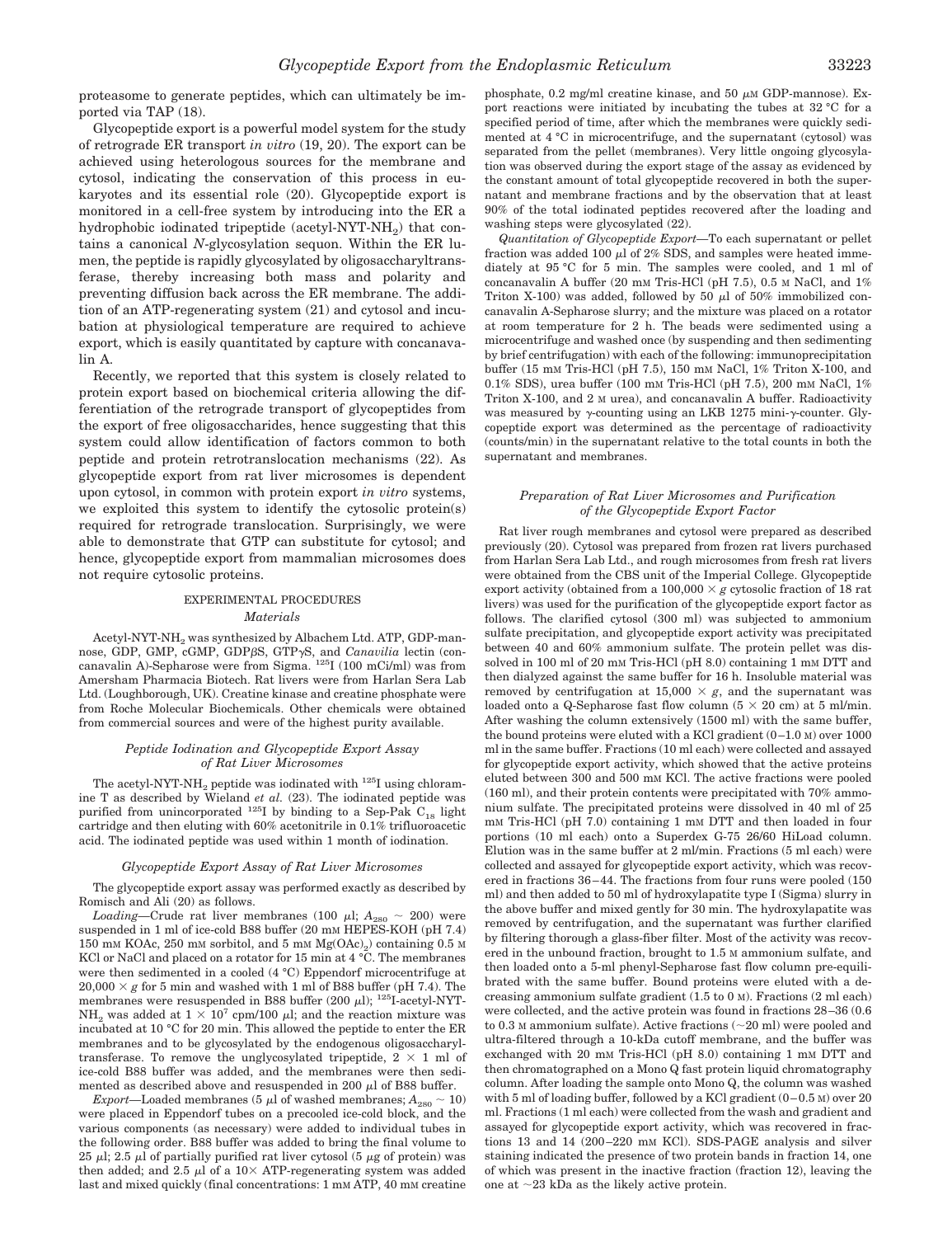

FIG. 1. **Purification of the glycopeptide export factor from rat cytosol.** *A*, schematic representation of the purification. The active fractions from each step (represented by a *bar*) were pooled and loaded onto the next chromatography column as described under "Experimental Procedures." The start of the gradient (or fractions) for each chromatography step is shown on the left, and the end is shown on the right. *QFF*, Q-Sepharose fast flow. *B*, elution profile of the final chromatography step of the purification (Mono Q HR5/5 fast protein liquid chromatography). After loading, the column was washed with 5 ml of buffer, followed by a KCl gradient (0–0.5 M) over 20 ml. 1-ml fractions were collected and assayed for glycopeptide export activity (*shaded*) and protein content (*A*280). Only fractions 13 and 14 were active for glycopeptide export. *C*, SDS-PAGE analysis of proteins present in fractions  $9-15$  of the Mono Q column. 15  $\mu$ l from each fraction was run on 15% SDS-polyacrylamide gel under denaturing conditions and then silver-stained. Fractions 13 and 14 contained one unique protein at  $\sim$ 23 kDa (*arrowhead*) that was not present in fractions 12 and 15, which are inactive for glycopeptide export. Fraction 15 was electrophoresed on the same gel as the other fractions, but after the molecular standards lane, and therefore was manipulated with Adobe Photoshop to place it adjacent to fraction 14 for presentation. *D*, the glycopeptide (*GP*) export factor migrates as a 23-kDa protein on a gel filtration column. 2 ml of the 40–60% ammonium sulfate-precipitated fraction, which contained the glycopeptide activity, was loaded onto a Superdex G-75 26/60 HiLoad column pre-equilibrated with 25 mM Tris-HCl (pH 7.5) containing 100 mM NaCl and 1 mM DTT and then eluted in the same buffer at 30 ml/h. 5-ml fractions were collected, and 2  $\mu$ l from selected fractions was used in the glycopeptide export assay. Protein gel filtration standards (Sigma MW-GF-70 kit) were also chromatographed under the same conditions, and their elution positions (in kilodaltons) are indicated by *arrows*. The active glycopeptide protein eluted at  $\sim$ 23 kDa. Protein standards were bovine serum albumin (66 kDa), carbonic anhydrase (29 kDa), cytochrome *c* (12.4 kDa), and aprotinin (6.5 kDa).

#### *Mass Spectrometry*

Peptide sequence data were obtained by in-gel digestion with trypsin and analysis of the products by both matrix-assisted laser desorption/ ionization time-of-flight mass spectrometry (MS) and liquid chromatography electrospray ionization MS/MS using a quadrupole ion-trap mass spectrometer as described (24). Peptide sequences were used to identify the protein by searching the NCBI Nonredundant Database with the programs PROFOUND and PEPFRAG (25).

## *Assessment of Microsomal Latency*

After incubating the glycopeptide export reactions at the specified temperatures and the specified period of times, tubes were cooled on ice;  $25 \mu$ l of ice-cold B88 buffer was added; and the reactions were spun down at 20,000  $\times g$  for 10 min at 2 °C. The supernatant (50  $\mu$ l) was removed, and the membrane pellet was resuspended in 50  $\mu$ l of B88 buffer. SDS was added from a stock solution to a final concentration of 2% to both fractions and heated at 95 °C for 4 min. 15  $\mu$ l of each fraction (supernatant and pellet) was removed to a new tube for protein-disulfide isomerase (PDI) analysis, and the rest was used for glycopeptide quantitation as described above. SDS sample buffer was added to the samples designated for PDI analysis, heated for an additional 3 min, and then electrophoresed on 12.5% SDS-polyacrylamide gels. As a control, Triton X-100 was used for the total release of ER luminal contents by membrane solubilization prior to fractionation into soluble and membrane-associated fractions. Proteins were transferred from the gels to Hybond $^{\text{\tiny{TM}}}$  ECL nitrocellulose membranes (Amersham Pharmacia Biotech) and probed with anti-PDI polyclonal antibodies. Peroxidase (Sigma)-conjugated secondary antibodies were used along with a chemiluminescence detection kit to visualize anti-PDI antibodies.

## RESULTS

*Purification of a Cytosolic Component That Supports Glycopeptide Export—*A fully active glycopeptide export fraction was purified from rat liver by ammonium sulfate precipitation, followed by sequential chromatography on Q-Sepharose ion exchange, Superdex G-75 gel filtration, hydroxylapatite, phe-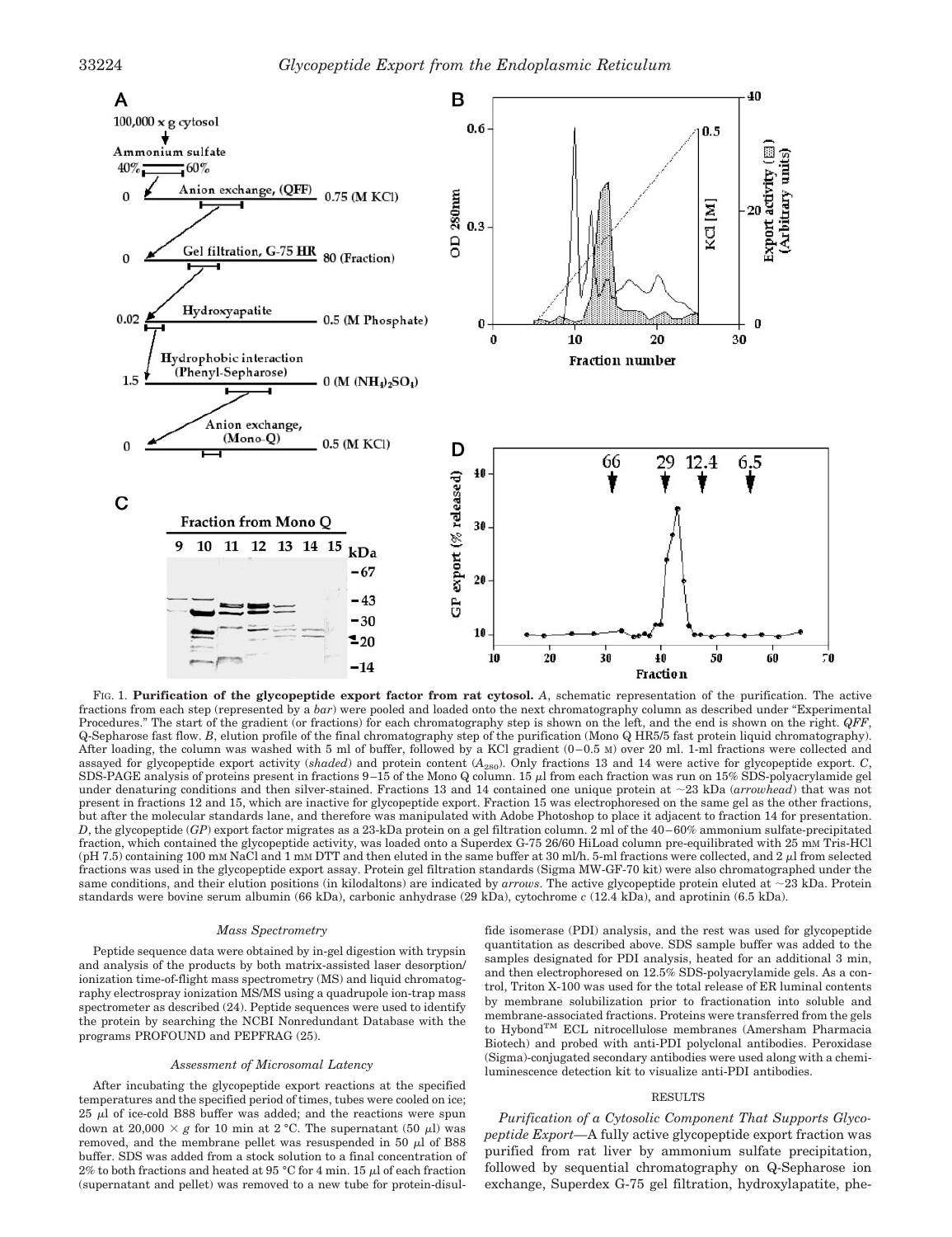

FIG. 2. **Identification of the active protein for glycopeptide export as guanylate kinase.** *A*, peptide sequences determined from MS data are shown aligned with the sequence of mouse GK. *B*, liquid chromatography electrospray ionization MS/MS of a tryptic peptide from the 23-kDa protein band. The molecular mass of the peptide was determined to be 1490.83 Da, which is close to that calculated for the amino-terminally acetylated peptide shown (1490.82 Da). The fragmentation nomenclature is as described previously (37).

nyl-Sepharose hydrophobic interaction, and Mono Q ion exchange columns (Fig. 1*A*). From 7 g of total soluble hepatic proteins, we purified  $\sim 50 \mu$ g of the active export factor. The elution profile of total protein  $(A_{280})$  and glycopeptide export activity from the final Mono Q chromatography step is shown in Fig. 1*B*. The activity eluted at  $\sim$ 200 mm KCl and was collected as two fractions (fractions 13 and 14) coinciding with an  $A_{280}$  peak. Proteins from these and adjacent fractions were analyzed by SDS-PAGE, followed by silver staining (Fig. 1*C*). The active fractions contained a single common unique protein band with a molecular mass of 23 kDa (*arrowhead*); fraction 14 contained two proteins, one at 23 kDa and a larger one at 27 kDa. This latter protein was also present in fraction 12; and as this fraction was devoid of export activity, we concluded that the export activity was most likely to be the 23-kDa protein, which we designated p23. To confirm this assignment, we used partially purified cytosol, corresponding to the active fractions from the first ion exchange chromatography step of the purification, and resolved the export activity by gel filtration on a Superdex G-75 high resolution gel permeation column in 20 mM Tris-HCl (pH 7.5) containing 1 mm DTT and 150 mm NaCl. By comparison with standard proteins, the activity eluted as a tight peak at  $\sim$ 22.5 kDa (Fig. 1*D*). Because both the denatured and native proteins have an identical apparent molecular mass, the export factor is likely to be globular, soluble, and monomeric, typical of a cytosolic protein.

*Identification of p23 as Guanylate Kinase—*To identify p23, we further purified  $\sim$ 25  $\mu$ g of the export factor by preparative SDS-PAGE. The protein in the 23-kDa band was subjected to in-gel digestion with trypsin, yielding a mixture of proteolysis products that was analyzed by both matrix-assisted laser desorption/ionization time-of-flight MS and liquid chromatography electrospray ionization MS/MS using a quadrupole iontrap mass spectrometer (24). Data obtained from the resulting mass spectra were used to identify the protein by searching the NCBI Nonredundant Database with the programs PRO-FOUND and PEPFRAG (25). Liquid chromatography electrospray ionization MS/MS revealed the presence of four peptides with sequences identical to portions of the known sequence of mouse guanylate kinase (Fig. 2*A*). The MS/MS spectrum of one of these peptides is shown in Fig. 2*B*, which shows that this spectrum corresponds to the amino-terminal peptide from which the initiator methionine has been removed and in which the alanine at position 2 has been acetylated. The MS analysis identified fully 44% of the guanylate kinase sequence, providing unambiguous identification of the protein as rat guanylate kinase (GK) (GMP kinase; EC 2.7.4.8). Identification of GK was unexpected, as this activity was not predicted to be involved in ER-to-cytosol export (26). GK catalyzes the interconversion of GMP and GDP in the following equilibrium: GMP + ATP  $\leftrightarrow$  $GDP + ADP$ . It is therefore a critical enzyme for dGTP and GTP biosynthesis and hence might be involved in guanine nucleotide-mediated signal transduction pathways (27). Therefore, we sought to test the essential role of GK in the export system by several criteria.

First, many nucleotide-binding enzymes, including GK, bind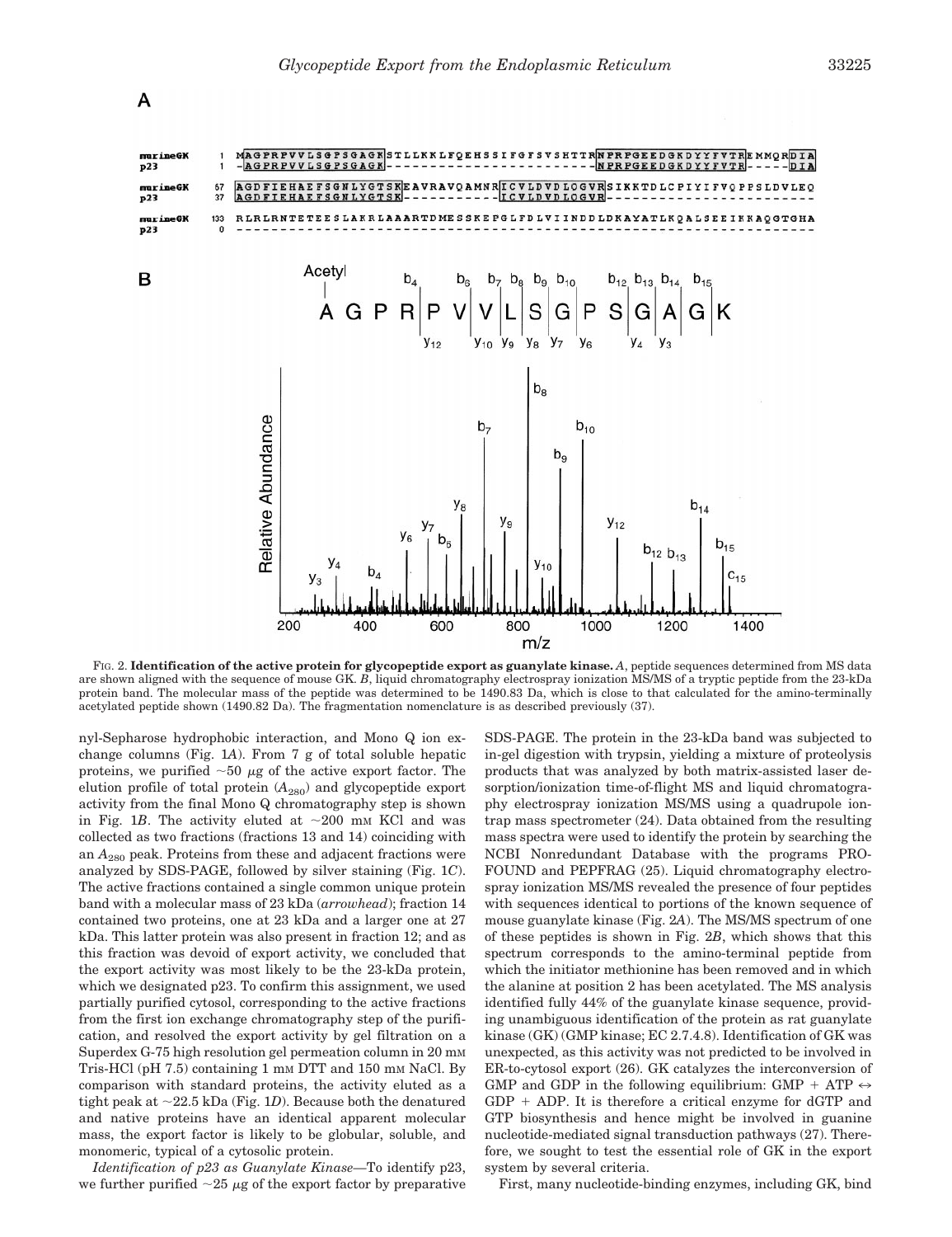tightly to dye affinity matrices via the nucleotide-binding site and can be eluted specifically with nucleotides. We analyzed the interaction of partially purified glycopeptide export factor by Cibacron blue-Sepharose chromatography. Greater than 70% of the glycopeptide export activity bound to the affinity matrix and was eluted with 1 mm ATP (Fig. 3A), consistent with both the properties of GK and the prediction of a nucleotide-binding site in the active factor. GK behaved in a similar fashion, under the conditions used in this study, on a Cibacron blue-Sepharose column, which was a crucial step in the original purification to homogeneity from bovine tissue (28). Second, partially purified *Sus scrofa* brain cytosolic GK also promoted glycopeptide export from rat liver microsomes in the presence of ATP and an ATP-regenerating system under standard assay conditions (data not shown). Although it is unlikely that this source would also contain a copurifying ER export factor, we cannot rule this out based on these data alone. Hence, third, highly purified recombinant *Saccharomyces cerevisiae* guanylate kinase expressed in *Escherichia coli* (29) was assayed and substituted fully for cytosol in the glycopeptide export system when added with ATP and an ATP-regenerating system (Fig. 3*B*). Recombinant yeast GK elicited glycopeptide export at the same level as partially purified rat liver cytosolic factor (Fig. 3*B*, *lanes 5–7 versus lane 3*). GK, when added alone, had no effect on export and hence did not compromise membrane integrity (Fig. 3*B*, *lane 4*). These data indicate that GK is functionally capable of supporting ER export, and the reconstitution with GK from two totally independent sources effectively rules out the presence of an undetectable moiety in our preparation as the true export factor.

*GTP and ATP Alone Support Microsomal Glycopeptide Export—*The data above strongly suggest involvement of guanine nucleotides in the control of ER export. In common with most other *in vitro* transport systems, our assay contains an ATPregenerating system to provide a constant supply of nucleotide triphosphate (21). This system is also capable of generating GTP from GDP; and hence, it is likely that the export system requires GTP, indicating that the true role of GK in this system would be to recycle guanine nucleotides into the regenerating system. We directly tested this possibility by attempting to support export by adding nucleotides in the absence of any cytosolic proteins. GMP and cGMP at up to 1 mM failed to support glycopeptide export when added together with ATP (data not shown). By contrast, GDP and GTP substituted fully for the cytosolic factor (Fig. 4, *A* and *B*, respectively). In the presence of ATP and an ATP-regenerating system,  $1 \mu M$  GDP or GTP was sufficient to bypass the requirement for cytosol, and maximal transport was achieved at  $1-5 \mu$ M nucleotide. However, neither GDP nor GTP could support export in the absence of ATP. This result demonstrated a requirement for both nucleotides and importantly ruled out the possibility that the guanine nucleotides were impure and providing a source of ATP rather than being directly required. GDP supports export because it can be converted to GTP by the regeneration system, whereas GMP, in the absence of GK, cannot be converted to GTP. This interpretation is supported by the observation that non-hydrolyzable analogues of GDP and GTP  $(GDP\beta S)$  and  $GTP<sub>y</sub>S$ , respectively) inhibited export, unambiguously confirming an absolute requirement for nucleotide hydrolysis (Fig. 4, *A* and *B*).

To demonstrate that GTP is the required component and to rule out the possibility that cytosol has an additional role, we compared the kinetics of export using cytosol and guanine nucleotides. A time course of glycopeptide export in the absence or presence of 10  $\mu$ M GDP is shown in Fig. 4*C*. Export reactions with  $10 \mu M$  GTP were very similar (data not shown). Export in the presence of guanine nucleotide was more rapid than under other



FIG. 3. **Reconstitution of glycopeptide export with guanylate kinase.** *A*, the glycopeptide (*GP*) export cytosolic factor binds to Cibacron blue-Sepharose. 1 ml of partially purified export factor (after gel filtration) was dialyzed against 5 mm HEPES-KOH (pH 7.0) and loaded onto a 1-ml Cibacron blue-Sepharose HiTrap column (Amersham Pharmacia Biotech) at 0.25 ml/min. The column was washed with 2 ml of loading buffer containing 50 mm NaCl and 1 mm MgCl<sub>2</sub>. The bound material was eluted with loading buffer plus 1 mM ATP. Fractions (0.5 ml each) were collected throughout the chromatography and assayed for glycopeptide export activity. Total activity in the flow-through (*F.T.*), wash, and eluted fractions was determined and shows that  $\sim75\%$  of the activity was retained by the Cibacron blue-Sepharose and could be eluted with ATP. *B*, recombinant yeast guanylate kinase substitutes for rat liver cytosol in glycopeptide export from rat liver microsomes. Purified wild-type *S. cerevisiae* GK expressed in *E. coli* (29) was added to glycopeptide-loaded microsomes in place of rat cytosol as described under "Experimental Procedures." *Inset*, demonstration of purity of recombinant yeast guanylate kinase by Coomassie staining of the SDSpolyacrylamide gel. *Lane 1*,  $\sim$ 10  $\mu$ g of yeast GK; *lane 2*, Amersham Pharmacia Biotech molecular mass standards.

conditions. In full reactions containing ATP and cytosol (*open circles*), but without guanine nucleotide, the time required for export of 50% of the total loaded peptide was  $\sim$ 11 min, whereas in the presence of 10  $\mu$ M GDP (*closed circles*), the corresponding period was  $\sim$  2.5 min. The measured time required for 50% export under standard assay conditions in the presence of ATP, cytosol, and 10  $\mu$ M GTP was  $\sim$ 2.3 min (data not shown). The complete absence of additive export activity when cytosol was added to GTP-containing export reactions effectively rules out a role for additional cytosolic factors. The more rapid export with GDP/ GTP compared with cytosol alone is most likely due to increased local GTP concentrations achieved by supplementing reactions with the guanine nucleotide rather than by generating GTP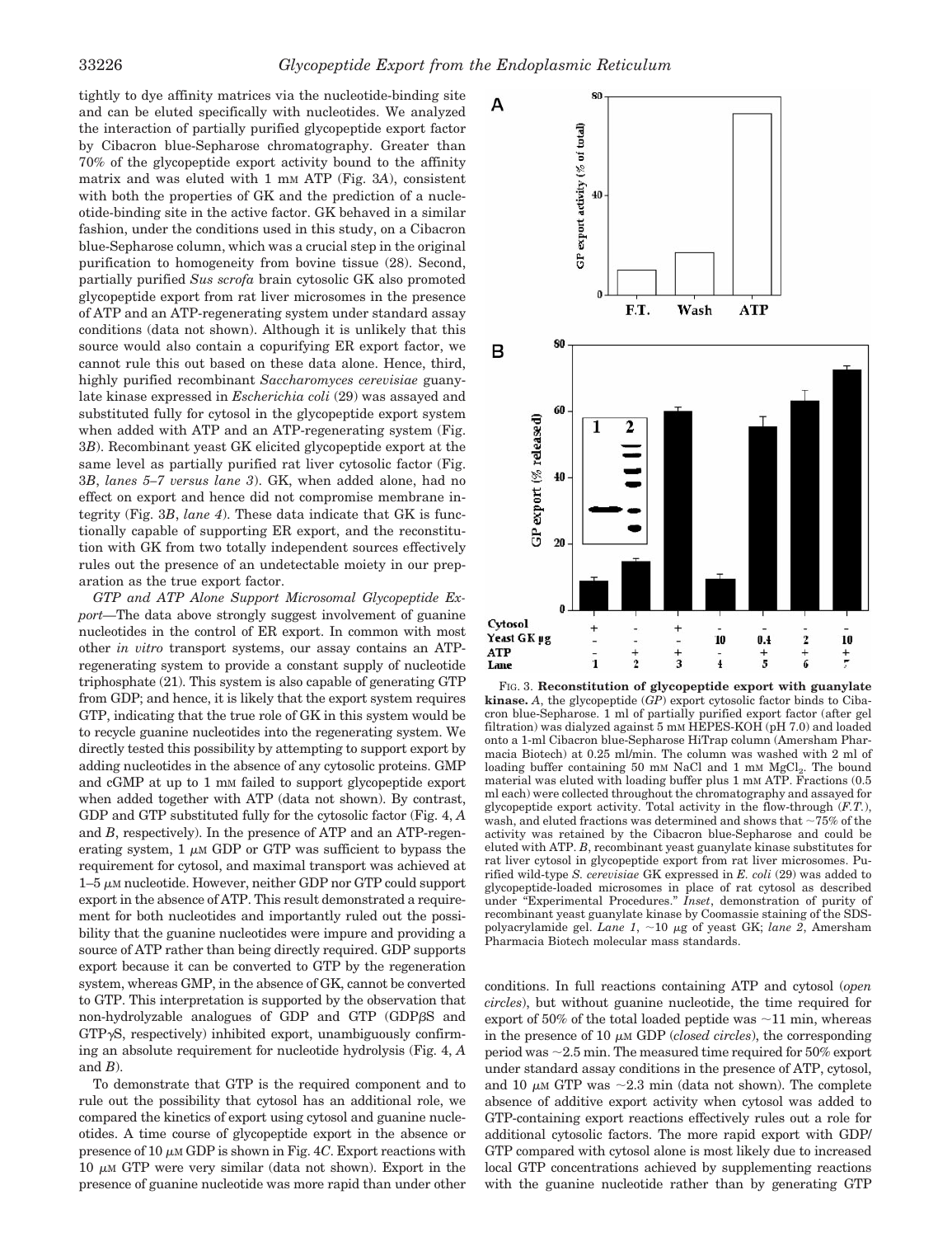

FIG. 4. **GTP hydrolysis is required for glycopeptide export from rat liver microsomes.** *A*, glycopeptide (*GP*) export assays were

indirectly via GK. Overall, the data above indicate that glycopeptide may be exported from rat liver microsomes in the absence of cytosolic factors. GK is able to supply hydrolyzable guanine nucleotide to the system, but the presence of the enzyme *per se* is not a requirement.

*The Source of Guanine Nucleotide in the Assay System Is GDP-mannose—*The apparent dependence of glycopeptide export on GK indicated the presence of a guanine nucleotide source and specifically GMP. Specifically, both GDP and GTP can substitute for cytosol/GK, but GMP cannot within the assay system. Hence, we reasoned that GK is required to convert GMP to GDP. GDP is then converted to GTP by the ATPregenerating system. A clear source of guanine nucleotide in the assay is GDP-mannose, present at 50  $\mu$ M as part of the original ATP-regenerating system formulation (21). To test if GDP-Man is a source of GMP, we performed export assays in the presence or absence of GDP-Man. The nucleotide sugar was not essential for maximal glycosylation of the peptide, consistent with the large quantity of pre-existing dolichol-linked oligosaccharide donor present in mammalian microsomes (data not shown). When GDP-Man was omitted from the ATP-regenerating system (Fig. 5, *ATP\**), no glycopeptide export above background was detected in the presence of either cytosol or GK (*lanes 5* and *7*). However, export was restored by the addition of GMP (Fig. 5, *lanes 8* and *9*) or GTP (data not shown), demonstrating that GDP-Man is a source of GMP.

*Maintenance of Luminal Latency—*An additional concern with the ability of GTP to reconstitute glycopeptide export was the possibility that latency of luminal components may be compromised. The fusion of microsomes to produce networks and large structures has been reported on several occasions (30), including an increased permeability to low molecular mass compounds, specifically monosaccharides (31). The importance of this fusion behavior to normal ER function is not known; but to exclude this phenomenon as accounting for the GTP-mediated glycopeptide export detected here, we analyzed soluble and pellet fractions in an export assay for release of a luminal marker protein, PDI. No significant release of PDI was observed under the conditions used for glycopeptide export. Incubation (32 °C, 10 min) of glycopeptide-loaded microsomes with the ATP-regenerating system and either partially purified rat liver export fraction or recombinant yeast GK resulted in ;50% export of glycopeptides (Fig. 6*A*, *reactions 5* and *8*). On the other hand, PDI was predominantly present in the membrane fractions, and no significant release was detected under these conditions (Fig. 6*B*, *reactions 5* and *8*). Glycopeptide and PDI localization was determined using the same reactions (see legend to Fig. 6). Control reactions showed only background release of glycopeptide and no release of PDI (Fig. 6, *A* and *B*, *reactions 1–4*, *6*, and *7*). We also confirmed that GTP at low micromolar concentrations (1 and 5  $\mu$ M) had no effect on PDI compartmentalization (Fig. 6, *C* and *D*). No detectable amounts of PDI were released into the incubation supernatants under the conditions where  $\sim70\%$  glycopeptide was exported (Fig. 6, *C* and *D*, compare *reactions* 3 (for 1  $\mu$ M GTP) and 6 (for 5  $\mu$ M

carried out in the absence of GDP (*white bars*) or in the presence of 0.25, 1, 5, and 25  $\mu$ M GDP (*light-gray* to *black bars*) or 100  $\mu$ M GDP $\beta$ S (*far right bars*). All reactions were performed at 32 °C for 15 min in duplicate in the presence of cytosol, ATP, or both as indicated. *B*, glycopeptide export assays were carried out in the absence of GTP (*white bars*) or in the presence of 0.25, 1, 5, and 25  $\mu$ M GTP (*light-gray* to *black bars*) or 100  $\mu$ M GTP $\gamma$ S (*striped bars*). Conditions were as described for *A*. *C*, shown is a time course of glycopeptide export from rat liver microsomes in the absence (*open symbols*) or presence (*closed symbols*) of 10  $\mu$ M GDP. Glycopeptide-loaded microsomes were incubated in the presence of cytosol only (*squares*), ATP only (*triangles*), or both cytosol and ATP (*circles*). The assays were carried out in duplicate at 32 °C.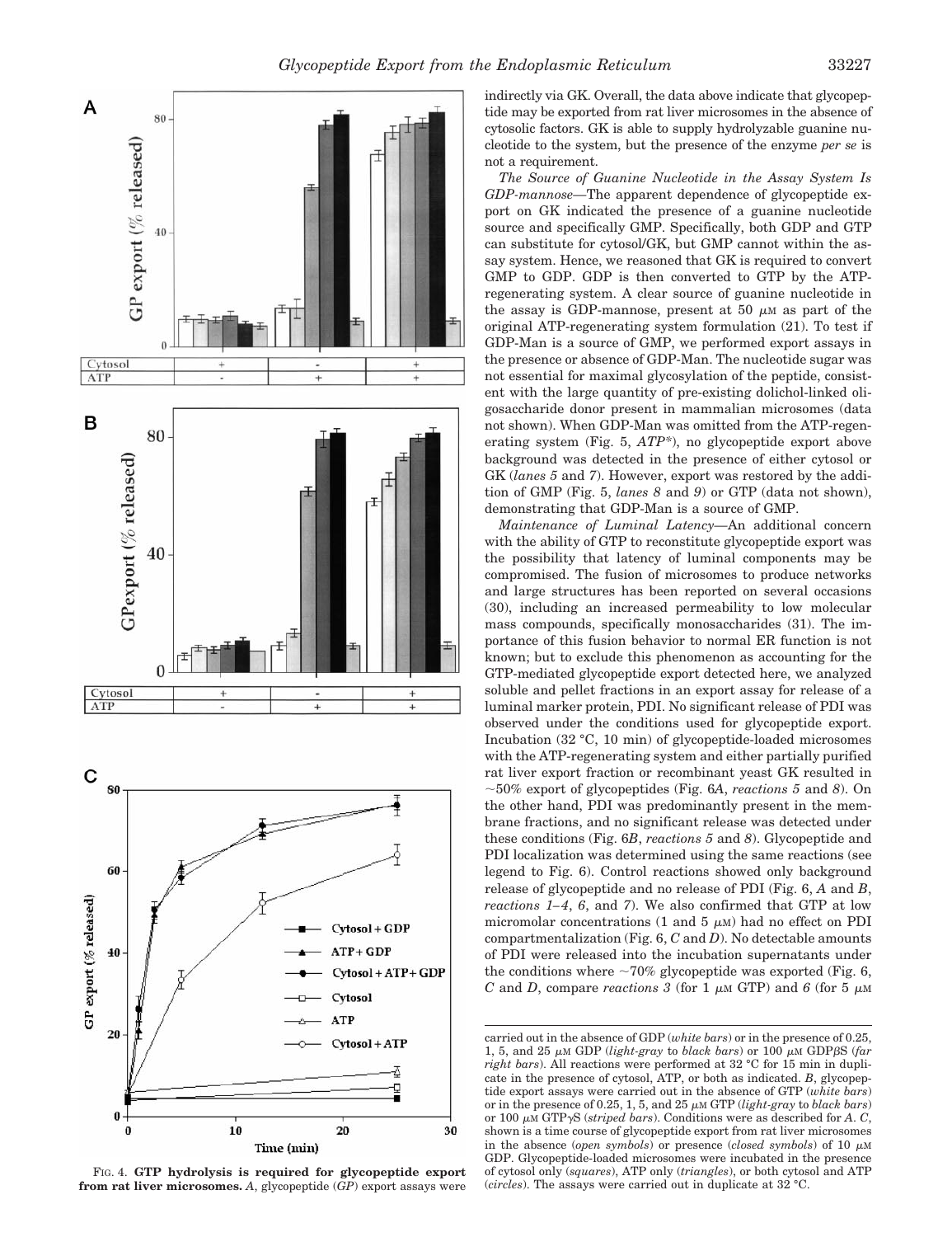

FIG. 5. **Guanine nucleotide in the assay is derived from GDPmannose.** Glycopeptide (*GP*) export from mammalian microsomes was performed using either the regular ATP-regenerating system (*ATP*; see "Experimental Procedures" for detailed composition) or the same system but omitting GDP-man (*ATP\**). The export reactions were performed at 32 °C for 10 min. Adding rat liver cytosol and a regular ATP-regenerating system (*lane 3*) resulted in 40–50% release. However, when the GDP-Man-free ATP-regenerating system was used, no export was observed (*lane 5*). Adding 10  $\mu$ M GMP to this reaction restored export (*lane 8*). Purified yeast GK substituted fully for rat liver cytosol (*lane 9*). Control reactions (GMP or ATP\* alone or their combination) had no effect (*lanes 4*, *6*, and *7*, respectively).

GTP)). When Triton X-100 was added to the reactions prior to fractionation into cytosol and membranes, PDI was quantitatively released into the soluble fraction (Fig. 6*E*). We conclude that under the conditions that allowed the export of glycopeptides, the ER luminal soluble contents were not released, indicating that the integrity of these membranes was not compromised, confirming the physical relevance of our observations.

*Requirement for a Microsomal Cytosolically Oriented Protein in Glycopeptide Export—*The microsomes used in the assay were routinely stripped of peripheral membrane proteins with 0.5 M KCl or NaCl. Therefore, we suspected an integral membrane GTPase as being the regulator of export activity and hence the site of GTP requirement. To test this hypothesis, we used a method developed for analysis of the signal recognition particle receptor and treated microsomes with very small amounts of trypsin to selectively inactivate cytosolically oriented proteins before assaying for export activity (32). Treatment with  $>1$   $\mu$ g/ml trypsin for 10 min on ice prior to loading with the iodinated tripeptide was sufficient to abolish export activity (Fig. 7), whereas protease treatment under these conditions did not affect peptide import or subsequent glycosylation (data not shown). SDS-PAGE analysis indicated that several protein species were released, but Western blot analysis of the microsomes indicated that the signal recognition particle receptor  $\alpha$  subunit was still present on the microsomes even following exposure to trypsin treatment that fully inactivated glycopeptide export competence (data not shown). Hence, a component of the glycopeptide export system is exquisitely sensitive to protease.

# DISCUSSION

There is increasing evidence that movement of macromolecules across ER membranes is bidirectional and considerably more complex than appreciated as recent as 5 years ago. At least four classes of byproduct of the ER synthetic machinery can be re-exported from the ER lumen into the cytosol: proteins, peptides, glycopeptides, and oligosaccharides. In addition, maintaining the relative oxidative environment of the ER lumen, an important property for protein folding, requires translocation of both GSH and GSSG across the ER membranes in both directions (33). Biochemically, there are clear distinctions between the export reactions for each of these classes, which implies the involvement of a large number of protein factors and possibly several distinct routes out of the ER. In addition, some of the exported molecules may require cytosolic factors for their export, in particular Hsp90, recently implicated in the degradation of mutant forms of the insulin receptor (34). This system is also an important part of the immunological surveillance mechanism for sampling of peptides for presentation to MHC class I, as oligopeptides are known to be exported from the ER for processing by the proteasome prior to reentry through the TAP transporter for interaction with nascent class I molecules (5, 16, 17).

The Sec61p translocon complex has been implicated in the export and degradation of misfolded proteins, but the exact mechanisms for these processes remain largely undefined (12). This pathway is an important component of the quality control system, with the major function of delivering proteins to the ubiquitin/proteasome degradation machinery. Oligosaccharide export is also most likely a quality control process and functions to remove glycans that have been generated from dolichol-linked precursors transferred to water rather than to a polypeptide chain. Important features of this system are a requirement for luminal calcium, deglucosylation of the glycan, and sensitivity to mannosides, suggesting involvement of an ER luminal lectin (7, 8, 35). By contrast, glycopeptide export is unaffected by manipulation of ER calcium levels, is not affected by mannosides, and does not require removal of glucose residues, consistent with the hypothesis that the calnexin system is not involved in the export of this class of substrate (22). However, both oligosaccharide and glycopeptide retranslocation systems require ATP, whereas the translocon itself has not been identified for these substrates.

The observations in this study demonstrate that glycopeptide export does not require cytosolic protein factors. We have been able to reconstitute efficient glycopeptide release by the addition of either GDP or GTP. However, we take the ability of GDP to bypass the cytosol requirement to be due to efficient conversion to GTP by the ATP-regenerating system included in the assay. Guanine nucleotide is provided by GDP-Man present in the ATP-regenerating system (21). The guanine nucleotide cannot be GDP generated directly from GDP-Man by glycosyltransferase activities on the cytosolic face of the ER producing dolichol-P-Man and lipid-linked oligosaccharides because the ATP-regenerating system cannot support export unless GTP, GDP, or, more importantly, GK is added. The ability of GK to bypass the GDP/GTP requirement strongly indicates that GMP is generated. Our data indicate that GDP-Man or GMP can support export in the context of an ATP-regenerating system. This is analogous to the situation in *S. cerevisiae*, where GDP-Man is imported into Golgi membranes for mannosylation of *N*and *O*-linked glycans. The GDP product is dephosphorylated to GMP by Golgi luminal guanosine diphosphatase before reexport back to the cytosol (36).

Most significantly, non-hydrolyzable GTP analogues do not support export. Hence, we conclude that GTP hydrolysis is required; and thus, a GTPase activity is involved in regulating glycopeptide export. Clearly, this suggests that a GTPase is important in the control of the translocation system and potentially may serve to gate the translocon itself. Most significantly,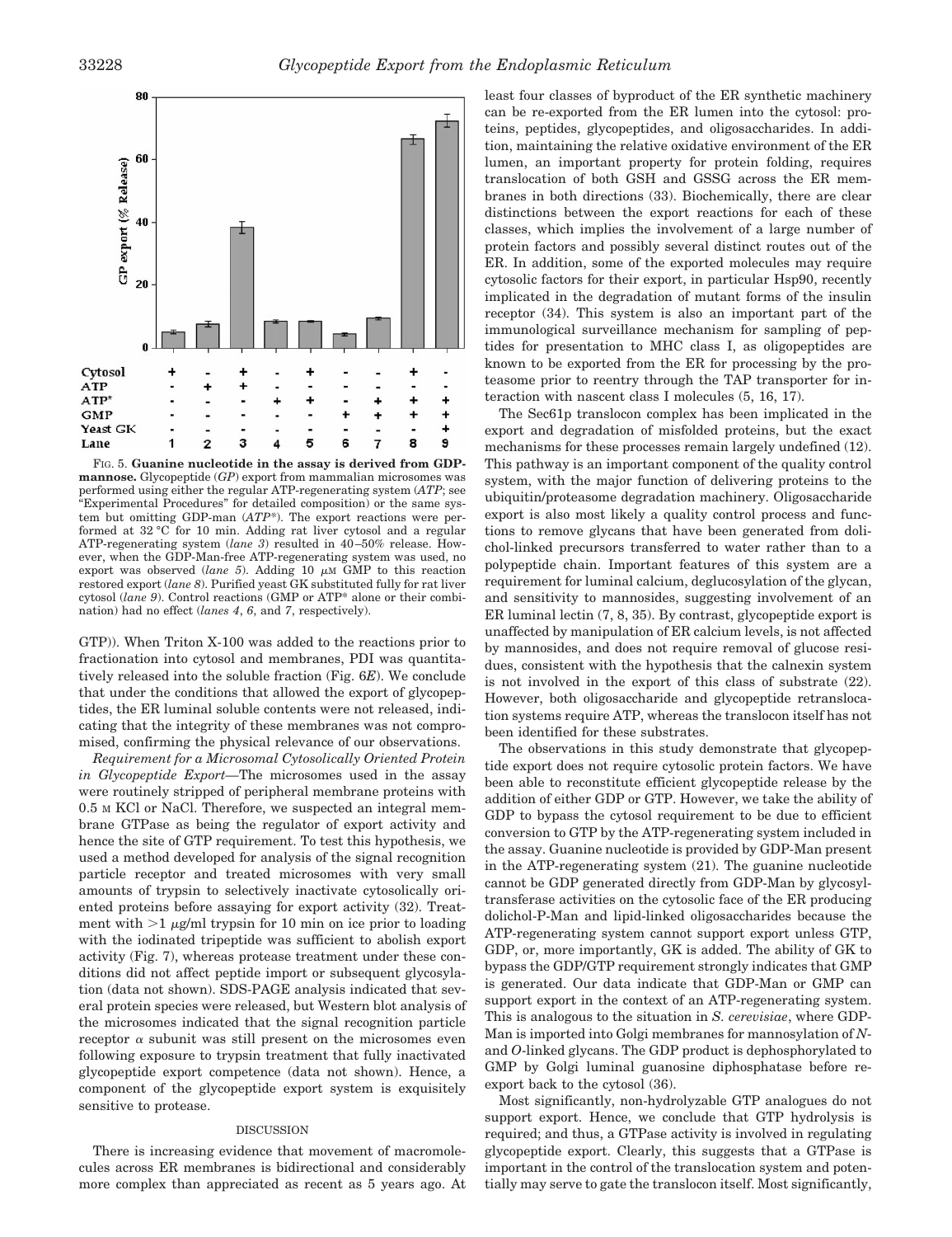

FIG. 6. **Membrane integrity is maintained during glycopeptide export.** Quantitation of both glycopeptide and PDI present in the membrane and supernatant fractions was performed for each reaction as described under "Experimental Procedures." *A*, glycopeptide (*GP*) export using partially purified rat liver cytosolic factor and yeast GK. *Reactions 5* and *8* contained the ATP-regenerating system and either rat cytosol or GK, respectively, and were incubated for 10 min at 32 °C. Other reactions (*reactions 1–4*, *6*, and *7*) are controls that show only background release and confirm that glycopeptide export requires ATP, cytosol, or GK and incubation at physiological temperature (compare the controls *versus Reactions 5* and *8*). Reactions were performed in duplicate, and data are presented as means  $\pm$  S.E. *B*, compartmentalization of the ER luminal protein PDI in the reactions in *A*. No significant release of PDI into the supernatant (designated *S* and *P* for soluble and pellet, respectively) was observed in any of the reactions, including those (*reactions*  $5$  and  $8$ ) where glycopeptide export was  $\sim$ 50%, indicating that the integrity of the membranes was not compromised under the glycopeptide export conditions. *C*, glycopeptide export in the presence of the ATP-regenerating system and 1 or 5  $\mu$ M GTP with no cytosolic proteins added. GTP at 1 or 5  $\mu$ M and in the presence of an ATP-regenerating system and incubation at 32 °C for 10 min resulted in 45 and 70% glycopeptide export (*reactions 3* and *6*, respectively). GTP on its own (*reactions 1* and *4*) or GTP and ATP incubated on ice for 10 min (*reactions 2* and *5*) show background release of glycopeptide. Reactions were performed in duplicate, and data are presented as means  $\pm$  S.E. *D*, compartmentalization of the ER luminal protein PDI in the reactions in *C*. No release of PDI was observed under conditions that allowed 45 and >70% export (*reactions 3* and 6, respectively). The experiment was performed done twice, with essentially identical results. *E*, confirmation that PDI is released into the medium once membrane integrity has been compromised by treating the microsomes with Triton X-100. In the control sample (0%), PDI was exclusively localized to the membrane fraction (*P*); however, when Triton X-100 was added (0.5 and 1%), the protein was quantitatively released into the medium (*S*).

the GTPase activity is microsomal and hence may potentially interact directly with the glycopeptide export channel. It is worth noting here that a large number of studies have been performed using this ATP-regenerating system (*i.e.* containing GDP-Man) in *in vitro* systems to study transport across membranes. Hence, the probability of generating GTP upon addition to membranes must be considered under these conditions.

The kinetics of glycopeptide export from rat liver microsomes in the presence of ATP and GTP are rapid, with a half-life for glycopeptide exported of  $\sim$ 3 min. The export half-life of the MHC class I heavy chain from the ER to the cytosol in cells expressing the human cytomegalovirus genes U2 and US11 is also in the range of 2–3 min and is therefore consistent with those of other substrates (13). Additionally, efflux of oligopeptides from microsomes during antigen presentation is independent of TAP, requires ATP, and follows relatively rapid kinetics (16, 17). On the other hand, misfolded protein degradation and oligosaccharide export are slower than for glycopeptides (7, 11, 12). This is presumably because misfolded proteins enter folding and quality control pathways distinct from simple molecules like glycopeptides, and they may also require unfolding before being transported back to the cytosol.

We have also demonstrated that a trypsin-sensitive component on the microsomal membrane is essential for export of